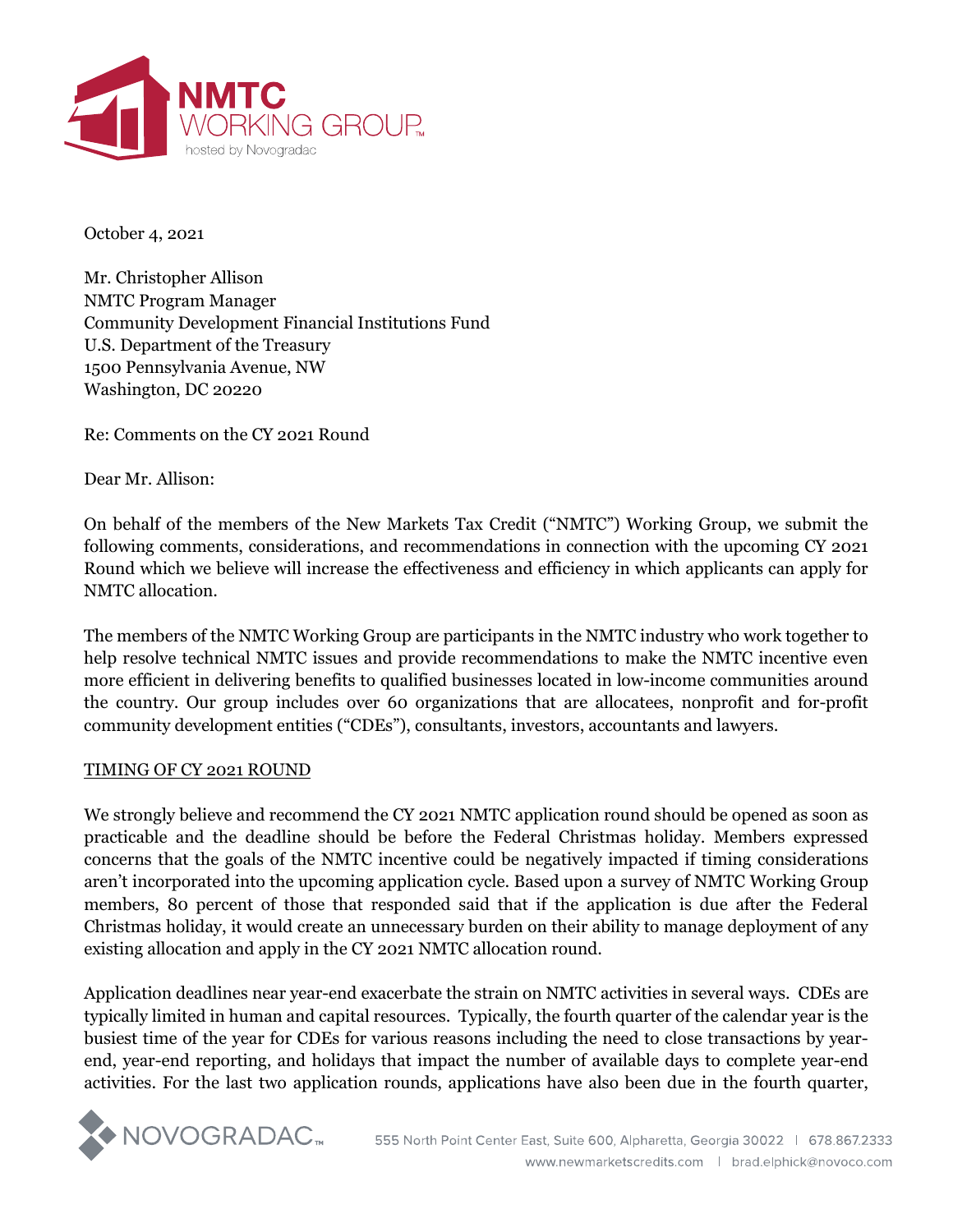Mr. Christopher Allison October 4, 2021 Page 2 of 3

further straining CDE and industry capacity at year-end. In our experience, many CDEs incur hundreds of hours working on their applications. Since the timing of the application round is unknown, it makes it very difficult for CDEs and other industry participants to determine proper staffing to handle their existing NMTC activities and requirements as well as the preparation of an application.

While not every applicant has prior allocation to deploy and may be able to better accommodate an application round in the fourth quarter, over the last ten application rounds nearly 50 percent of allocatees were also prior round allocatees. That average increases to over 70 percent when you look at whether the allocatee won in either of the prior two rounds. This high percentage of repeat allocatees supports the notion that many, if not most, applicants are managing deployment of a previous allocation while also intending to apply for more allocation in the next round. Many CDEs find it imperative to apply each round in order to maintain continuity in their NMTC activities that support the low-income communities they serve.

If the CDFI Fund chooses an application deadline that is beyond the Federal Christmas holiday, we recommend that the time period the round is open be longer than in prior rounds to allow for the additional year-end activities. For the prior four rounds, the applications have been due 50-55 days after the issuance date of the Notice of Allocation Availability (NOAA). Due to all the aforementioned reasons, we believe it would be reasonable to allow for more time to complete the application during the end of the year.

In addition to the timing of the application round, we recommend that the QEI/QLICI issuance deadline also be adjusted for all of the same concerns described above. For the CY 2020 round the deadline was January  $15<sup>th</sup>$ , which was  $184$  days from the CY 2019 award announcement. In prior rounds the deadline ranged from 228 to 253 days. When CDEs receive a new award, they immediately start making deployment decisions and during the window between award date and NOAA issuance they are doing so based on anticipated but not known investment deadlines. CDEs need as much predictability and leeway as possible to plan their deployment and adjust to the shifting needs of businesses as the COVID crisis' impacts play out. Also, the construction markets are being significantly disrupted, so there will likely be delays in future projects getting construction-ready as a result of that disruption. This will inevitably affect CDEs' timing in deploying CY 2020 allocation. Due to the rounds now being \$5 billion in allocation and the ongoing ripple effects from COVID-19, we believe it is more reasonable to have a window longer than the CY 2020 round and to have a window in line with or longer than the CY 2019 round. We further request that the CDFI Fund announce the QEI/QLICI deployment deadlines associated with the CY 2021 round as soon as possible rather than waiting for the release of the CY 2021 NOAA.

## CONSISTENT PROGRAM ROUND CYCLE

While we appreciate being able to make the recommendations and inquiries, we believe that the NMTC incentive is best served by an application process that is stable and transparent. Applicants, including prior awardees, spend a considerable amount of time and money positioning themselves to have a business strategy that they believe will ensure a successful application. Therefore, we recommend that the CDFI Fund release the application on a consistent timeline each year with set application due dates, issuance deadlines and set allocation announcement dates. Tax returns, tax credit pricing, audit plans,